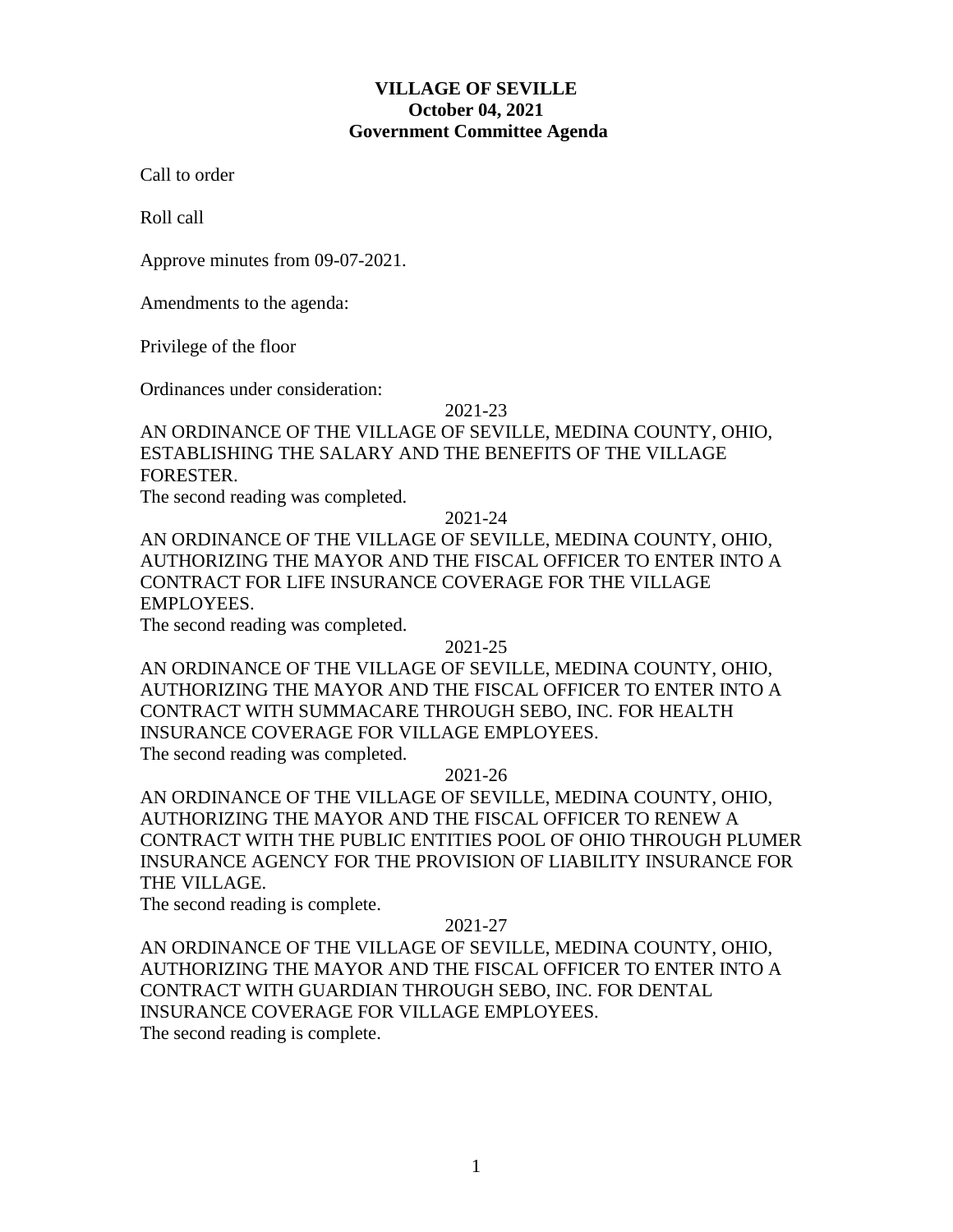## **VILLAGE OF SEVILLE October 04, 2021 Government Committee Agenda**

### 2021-28

## AN ORDINANCE OF THE VILLAGE OF SEVILLE, MEDINA COUNTY, OHIO, AUTHORIZING THE MAYOR AND THE FISCAL OFFICER TO ENTER INTO A CONTRACT WITH GUARDIAN THROUGH SEBO, INC. FOR VISION INSURANCE COVERAGE FOR VILLAGE EMPLOYEES. The second reading is complete.

### 2021-29

AN ORDINANCE OF THE VILLAGE OF SEVILLE, MEDINA COUNTY, OHIO, APPROVING THE SUBDIVISION PLAT OF THE AUTUMN MEADOWS SUBDIVISION PHASE V. The second reading is complete.

#### 2021-31

AN ORDINANCE OF THE VILLAGE OF SEVILLE, MEDINA COUNTY, OHIO, AMENDING THE SEVILLE VILLAGE ZONING CODE SECTION 1402 WITH REGARD TO THE BOARD OF ZONING APPEALS. The second reading is complete.

### 2021-32

AN ORDINANCE OF THE VILLAGE OF SEVILLE, MEDINA COUNTY, OHIO, AMENDING THE VILLAGE OF SEVILLE'S SALARY AND BENEFIT CODE RELATED TO MERIT RAISES FOR EMPLOYEES FOR THE YEAR 2022 The first reading is complete.

### 2021-33

AN ORDINANCE OF THE VILLAGE OF SEVILLE, MEDINA COUNTY, OHIO, AMENDING THE VILLAGE OF SEVILLE'S SALARY AND BENEFIT CODE RELATED TO WAGES OF EMPLOYEES OF THE VILLAGE OF SEVILLE FOR THE YEAR 2022.

The first reading is complete.

### 2021-34

AN ORDINANCE OF THE VILLAGE OF SEVILLE, MEDINA COUNTY, OHIO, APPROVING, ADOPTING, AND ENACTING THE 2022 EDITION OF THE MODEL OHIO MUNICIPAL CODE PUBLISHED BY THE AMERICAN LEGAL PUBLISHING CORPORATION, FOR THE VILLAGE OF SEVILLE; OHIO REPEALING ORDINANCES IN CONFLICT THEREWITH; AND PUBLISHING THE ENACTMENT OF NEW MATTER.

The first reading is complete.

### 2021-35

AN ORDINANCE OF THE VILLAGE OF SEVILLE, MEDINA COUNTY, OHIO, AUTHORIZING THE MAYOR AND THE FISCAL OFFICER TO ENTER INTO A CONTRACT FOR CLEANING SERVICES.

The first reading is complete.

### 2021-36

AN ORDINANCE OF THE VILLAGE OF SEVILLE, MEDINA COUNTY, OHIO, AUTHORIZING THE MAYOR TO ENTER INTO A CONTRACT WITH THE